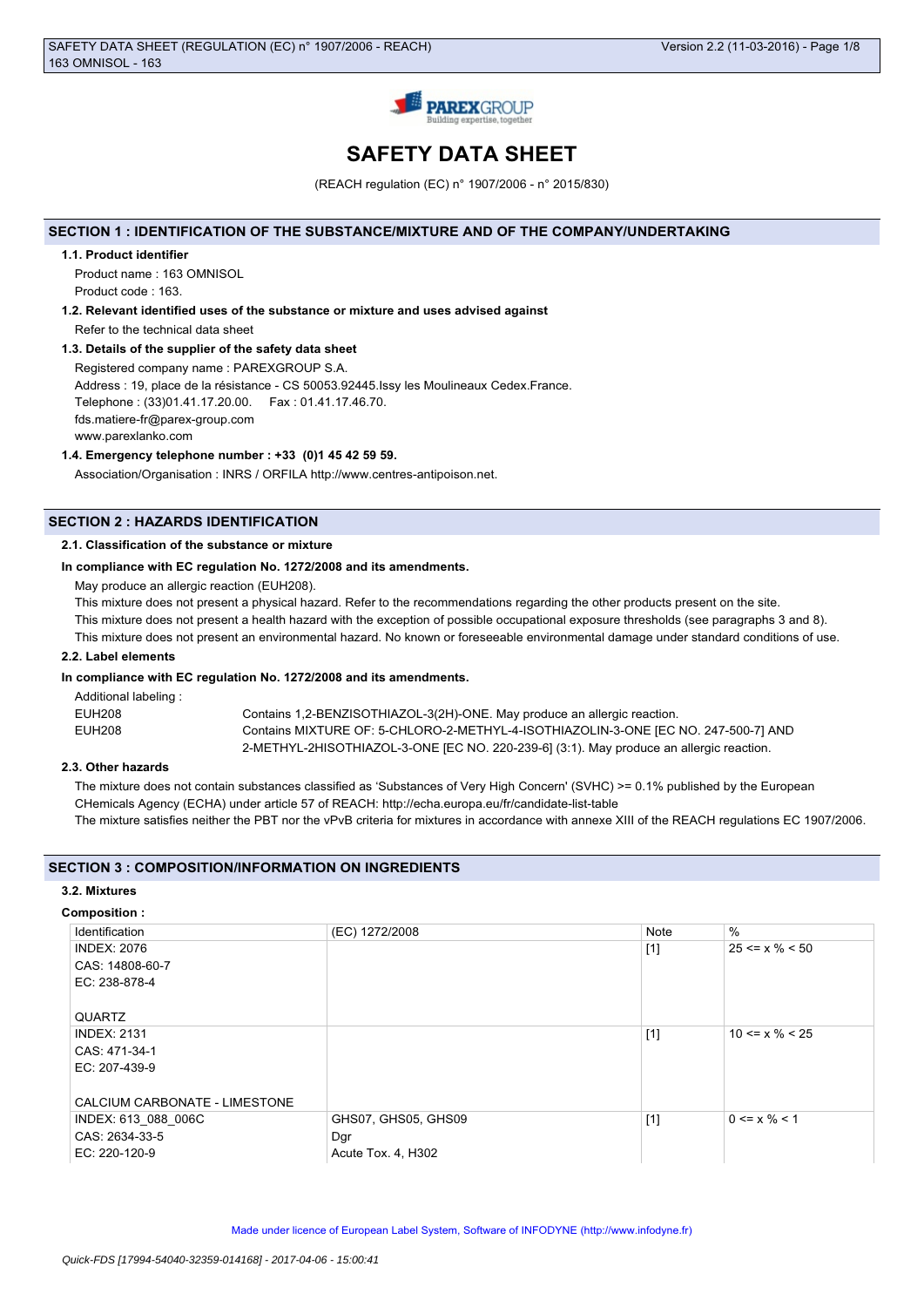| 1,2-BENZISOTHIAZOL-3(2H)-ONE    | Skin Irrit. 2, H315<br><b>Skin Sens. 1, H317</b><br>Eye Dam. 1, H318<br>Aquatic Chronic 2, H411<br>Aquatic Acute 1, H400<br>$M$ Acute = 1 |                    |
|---------------------------------|-------------------------------------------------------------------------------------------------------------------------------------------|--------------------|
| INDEX: 613_167_00_5             | GHS06, GHS05, GHS09                                                                                                                       | $0 \le x \% \le 1$ |
| CAS: 55965-84-9                 | Dgr                                                                                                                                       |                    |
| EC: 611-341-5                   | Acute Tox. 3, H301                                                                                                                        |                    |
|                                 | Acute Tox. 3, H311                                                                                                                        |                    |
| <b>MIXTURE OF:</b>              | Skin Corr. 1B, H314                                                                                                                       |                    |
| 5-CHLORO-2-METHYL-4-ISOTHIAZOLI | <b>Skin Sens. 1, H317</b>                                                                                                                 |                    |
| N-3-ONE [EC NO. 247-500-7] AND  | Acute Tox. 3, H331                                                                                                                        |                    |
| 2-METHYL-2HISOTHIAZOL-3-ONE [EC | Aquatic Acute 1, H400                                                                                                                     |                    |
| NO. 220-239-6] (3:1)            | M Acute = $10$                                                                                                                            |                    |
|                                 | Aquatic Chronic 1, H410                                                                                                                   |                    |
|                                 | M Chronic $= 1$                                                                                                                           |                    |
|                                 |                                                                                                                                           |                    |

### **Information on ingredients :**

[1] Substance for which maximum workplace exposure limits are available.

# **SECTION 4 : FIRST AID MEASURES**

As a general rule, in case of doubt or if symptoms persist, always call a doctor. NEVER induce swallowing by an unconscious person.

# **4.1. Description of first aid measures**

## **In the event of exposure by inhalation :**

Make the patient breathe fresh air and keep him warm and calm

## **In the event of splashes or contact with eyes :**

Rinse IMMEDIATLY with a large amount of water for at least 15 minutes holdind the eyelids open. Consult an eye doctor in case of irritation.

## **In the event of splashes or contact with skin :**

Remove surplus of product. Wash the skin with soapy water . Change clothes if necessary. A prolonged contact can cause irritations.

### **In the event of swallowing :**

For small quantities, rinse the mouth with water and seek medical advice. For large quantities, do not allow the person to drink, do not cause the person to vomit. Transfer the person to a hospital and show the product label or this material safety data sheet to the medical staff on duty.

### **4.2. Most important symptoms and effects, both acute and delayed**

No data available.

### **4.3. Indication of any immediate medical attention and special treatment needed**

**Specific and immediate treatment :**

Wash copiously with water.

## **SECTION 5 : FIREFIGHTING MEASURES**

### Non-flammable.

## **5.1. Extinguishing media**

## **5.2. Special hazards arising from the substance or mixture**

A fire will often produce a thick black smoke. Exposure to decomposition products may be hazardous to health.

Do not breathe in smoke.

In the event of a fire, the following may be formed :

- carbon monoxide (CO)
- carbon dioxide (CO2)

# **5.3. Advice for firefighters**

No data available.

# **SECTION 6 : ACCIDENTAL RELEASE MEASURES**

# **6.1. Personal precautions, protective equipment and emergency procedures**

Consult the safety measures listed under headings 7 and 8. Slipping settling formation.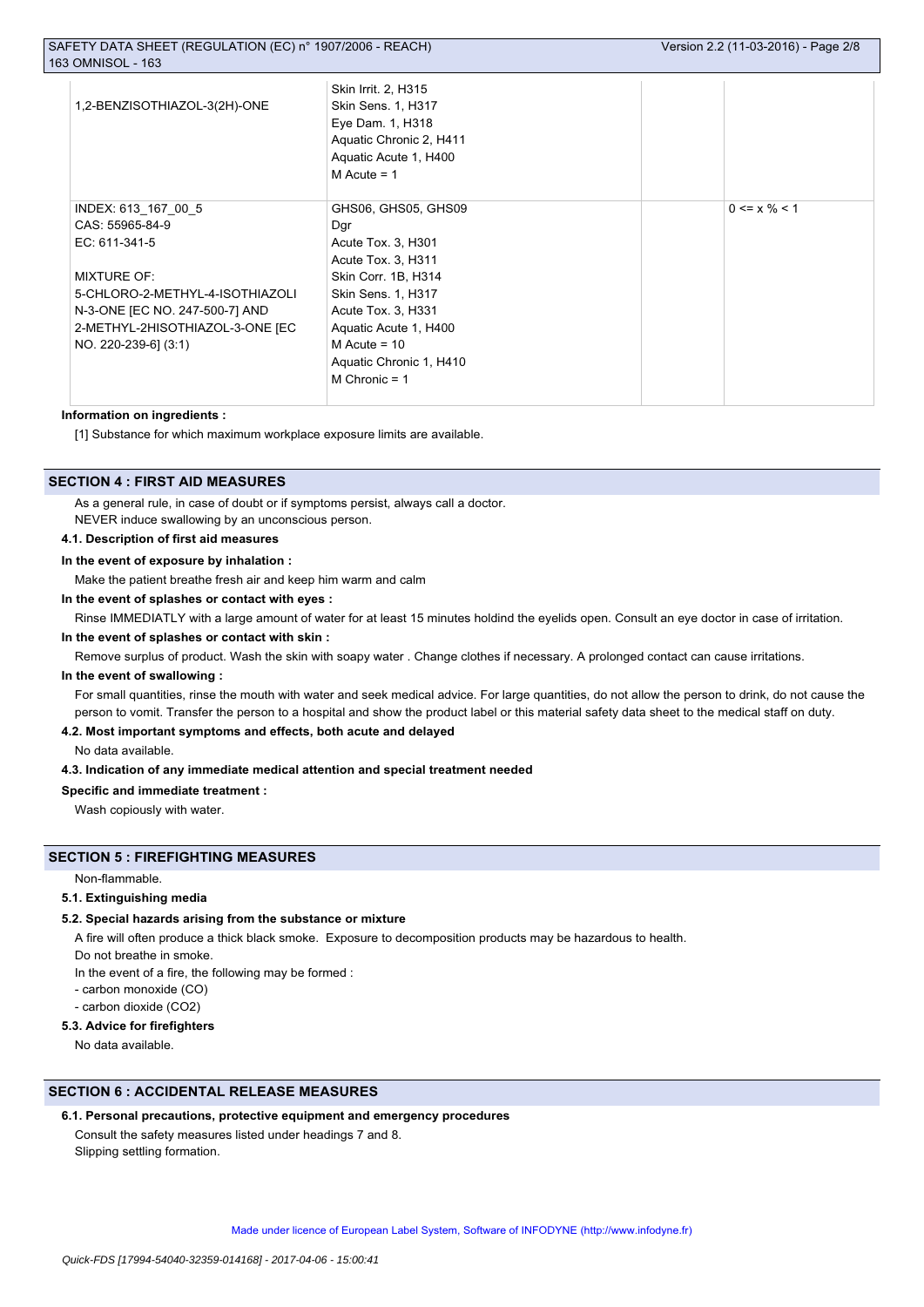Non-slip boots should be worn.

### **For first aid worker**

First aid workers will be equipped with suitable personal protective equipment (See section 8).

### **6.2. Environmental precautions**

Dyke and absorb on inert support (sand or sawdust).

Protect drains from potential spills

### **6.3. Methods and material for containment and cleaning up**

Collect the product and deposit it in a suitable container. Absorb residues with sand and sawdust. Clean traffic areas with hot water and detergent.

### **6.4. Reference to other sections**

No data available.

# **SECTION 7 : HANDLING AND STORAGE**

Requirements relating to storage premises apply to all facilities where the mixture is handled.

### **7.1. Precautions for safe handling**

Always wash hands after handling.

### **Recommended equipment and procedures :**

For personal protection, see section 8.

Observe precautions stated on label and also industrial safety regulations.

Provide a clean close container of water or eye wash if splashed in the eyes.

Handle in a sufficiently ventilated area.

### **Prohibited equipment and procedures :**

No smoking, eating or drinking in areas where the mixture is used.

## **7.2. Conditions for safe storage, including any incompatibilities**

No data available.

### **Storage**

Keep out of reach of children.

Store in dry, frost-free conditions in original packaging.

### **Packaging**

Always keep in packaging made of an identical material to the original.

### **7.3. Specific end use(s)**

No data available.

## **SECTION 8 : EXPOSURE CONTROLS/PERSONAL PROTECTION**

## **8.1. Control parameters**

# **Occupational exposure limits :**

- ACGIH TLV (American Conference of Governmental Industrial Hygienists, Threshold Limit Values, 2010) :

| CAS                              | TWA:                                   | STEL:                                                    | Ceiling:    | Definition:              | Criteria:  |         |
|----------------------------------|----------------------------------------|----------------------------------------------------------|-------------|--------------------------|------------|---------|
| 14808-60-7                       | $0.05$ mg/m $3$                        | $\overline{\phantom{0}}$                                 |             | $\overline{\phantom{a}}$ | R          |         |
| 471-34-1                         | $10 \text{ mg/m}$                      | $\overline{\phantom{0}}$                                 |             | $\overline{\phantom{a}}$ |            |         |
|                                  | - Belgium (Order of 19/05/2009, 2010): |                                                          |             |                          |            |         |
| <b>CAS</b>                       | TWA:                                   | STEL:                                                    | Ceiling:    | Definition:              | Criteria : |         |
| 14808-60-7                       | $0.1 \text{ mg/m}$ 3                   | $\overline{\phantom{0}}$                                 |             | $\overline{\phantom{a}}$ |            |         |
| 471-34-1                         | $10 \text{ mg/m}$                      | $\overline{\phantom{a}}$                                 |             | $\overline{\phantom{a}}$ |            |         |
| - France (INRS - ED984 : 2012) : |                                        |                                                          |             |                          |            |         |
| <b>CAS</b>                       | $VME-ppm$ :                            | $VME-mq/m3$ :                                            | $VLE-ppm$ : | $VLE-mq/m3$ :            | Notes:     | TMP No: |
| 14808-60-7                       |                                        | 0.1A                                                     |             | $\overline{\phantom{a}}$ |            | 25      |
|                                  |                                        | - UK / WEL (Workplace exposure limits, EH40/2005, 2007): |             |                          |            |         |
| <b>CAS</b>                       | TWA:                                   | STEL:                                                    | Ceiling:    | Definition:              | Criteria:  |         |
| 14808-60-7                       | $0.3 \text{ mg/m}$                     | $\overline{\phantom{a}}$                                 |             | $\overline{\phantom{a}}$ | R          |         |
| 471-34-1                         | $10 \text{ mg/m}$                      | $\overline{\phantom{a}}$                                 |             | $\overline{\phantom{a}}$ | ΤI         |         |

# **Predicted no effect concentration (PNEC):**

MIXTURE OF: 5-CHLORO-2-METHYL-4-ISOTHIAZOLIN-3-ONE [EC NO. 247-500-7] AND 2-METHYL-2HISOTHIAZOL-3-ONE [EC NO. 220-239-6] (3:1) (CAS: 55965-84-9)

Environmental compartment: Waste water treatment plant. PNEC : 7.9 mg/l

### **8.2. Exposure controls**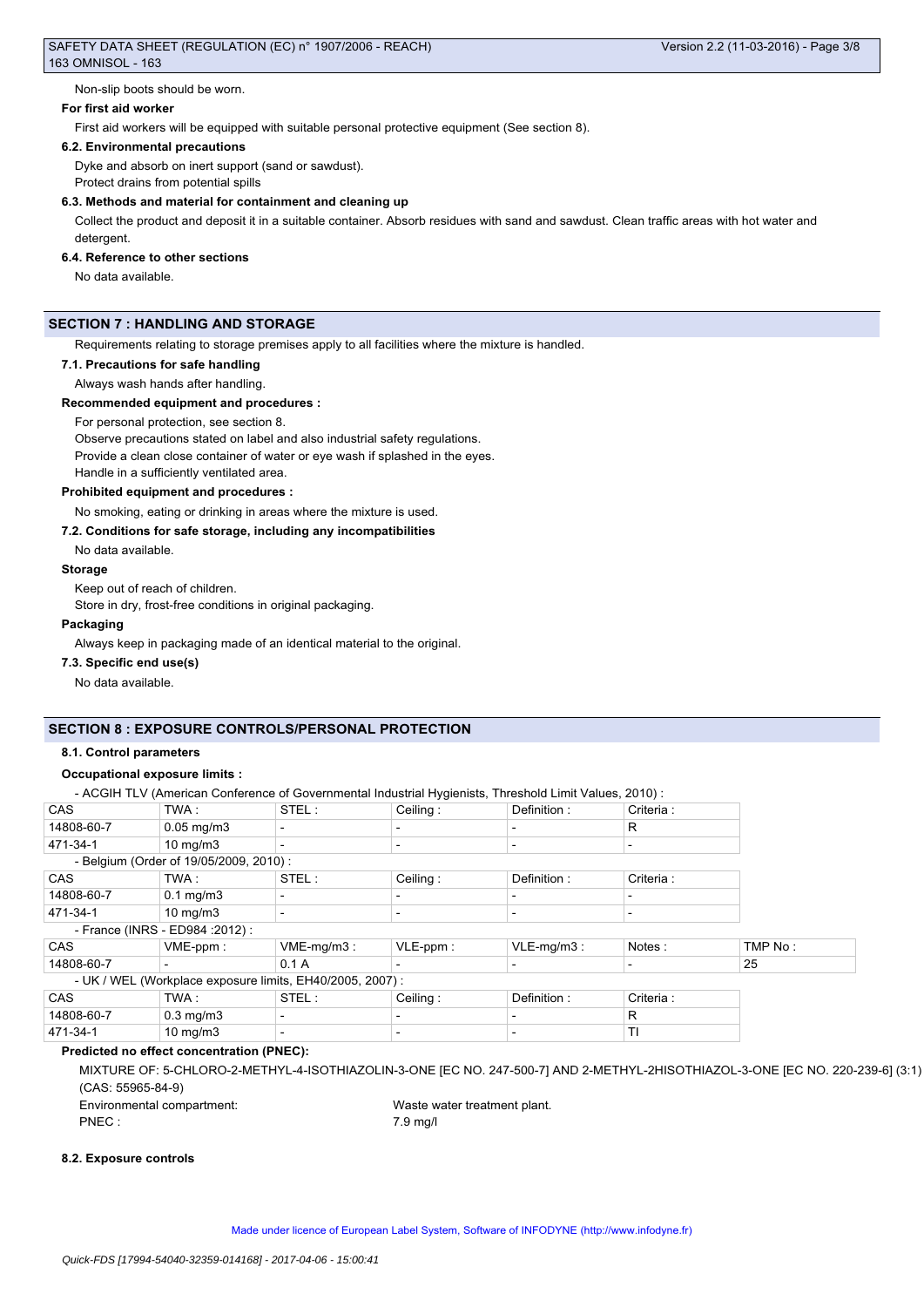### **Suitable technical inspections**

Provide proximity water position in case of regular use.

Avoid contact with mucous membranes and hands.

## **Personal protection measures, such as personal protective equipment**

Pictogram(s) indicating the obligation of wearing personal protective equipment (PPE) :



Use personal protective equipment that is clean and has been properly maintained.

Never eat, drink or smoke during use. Remove and wash contaminated clothing before re-using. Ensure that there is adequate ventilation, especially in confined areas.

### **- Eye / face protection**

Avoid contact with eyes.

Use eye protectors designed to protect against liquid splashes

Before handling, wear safety goggles in accordance with standard EN166.

# Goggles.

Envisage in the vicinity a clean water container or an ocular fountain in the event of projection in the eyes

### **- Hand protection**

Recommended properties :

- Impervious gloves in accordance with standard EN374 Waterproof work gloves.

### **- Body protection**

Work clothing worn by personnel shall be laundered regularly.

After contact with the product, all parts of the body that have been soiled must be washed.

Avoid a prolonged contact.

Working closed clothes.

In case of contact, all parts of the body wich have come into contact with the product must be washed thoroughly with soap and water.

### **SECTION 9 : PHYSICAL AND CHEMICAL PROPERTIES**

### **9.1. Information on basic physical and chemical properties**

## **General information :**

| Physical state:                                        | Paste.          |  |
|--------------------------------------------------------|-----------------|--|
| Important health, safety and environmental information |                 |  |
| pH (aqueous solution) :                                | $7,8 - 9,2$     |  |
| $pH$ :                                                 | Not stated.     |  |
|                                                        | Slightly basic. |  |
| Boiling point/boiling range:                           | Not relevant.   |  |
| Flash point interval :                                 | Not relevant.   |  |
| Vapour pressure (50°C):                                | Not relevant.   |  |
| Density:                                               | $0.9 - 1.1$     |  |
| Water solubility:                                      | Dilutable.      |  |
| Viscosity :                                            | 200 - 400 Pa.s  |  |
| Melting point/melting range:                           | Not relevant.   |  |
| Self-ignition temperature :                            | Not relevant.   |  |
| Decomposition point/decomposition range :              | Not relevant.   |  |

# **9.2. Other information**

No data available.

## **SECTION 10 : STABILITY AND REACTIVITY**

## **10.1. Reactivity**

No data available.

### **10.2. Chemical stability**

This mixture is stable under the recommended handling and storage conditions in section 7.

### **10.3. Possibility of hazardous reactions**

No data available.

# **10.4. Conditions to avoid**

Avoid :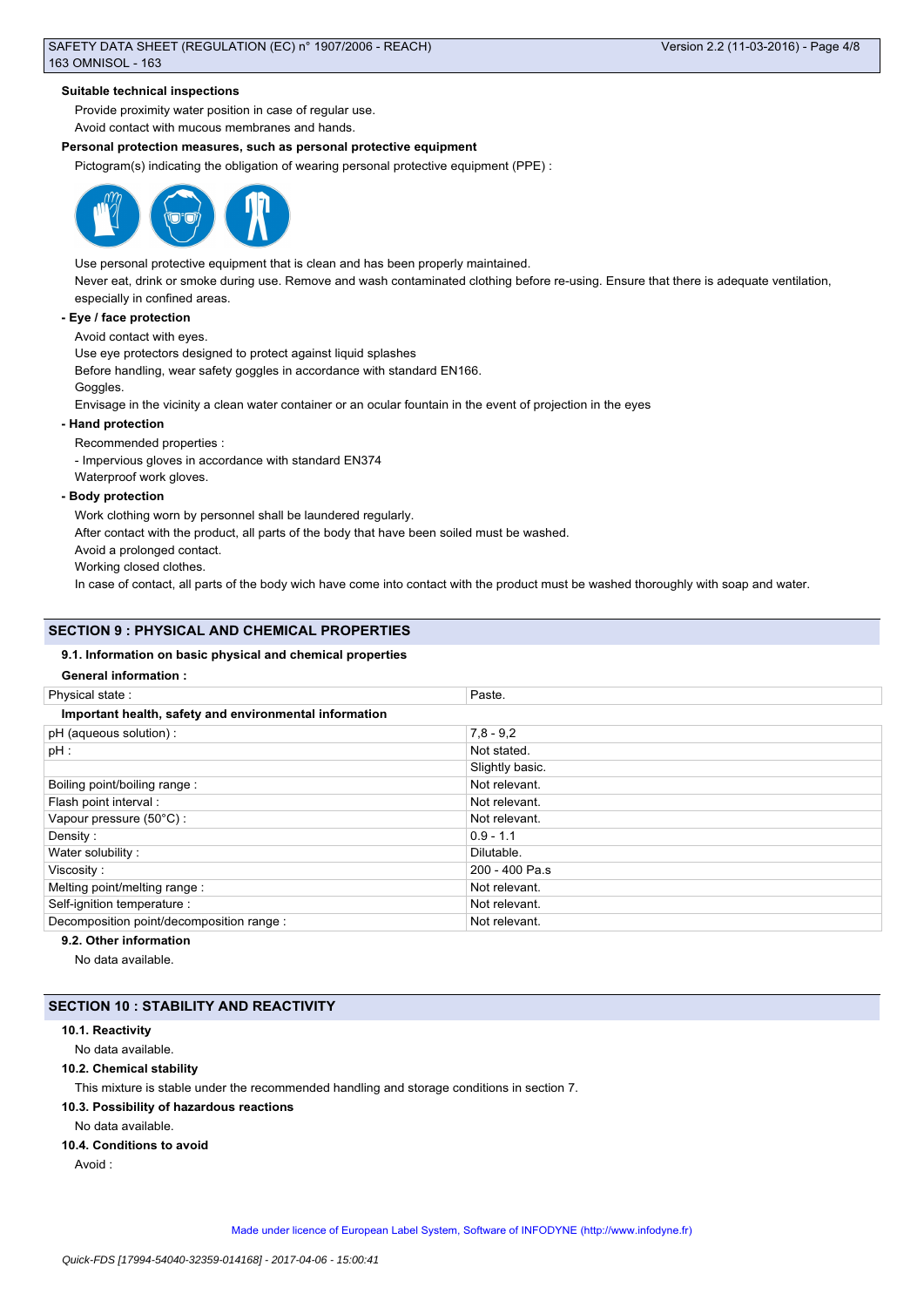### - frost

## **10.5. Incompatible materials**

# **10.6. Hazardous decomposition products**

The thermal decomposition may release/form :

|  | SECTION 11 : TOXICOLOGICAL INFORMATION |  |
|--|----------------------------------------|--|
|--|----------------------------------------|--|

**11.1. Information on toxicological effects**

No data available.

## **11.1.1. Substances**

### **Acute toxicity :**

MIXTURE OF: 5-CHLORO-2-METHYL-4-ISOTHIAZOLIN-3-ONE [EC NO. 247-500-7] AND 2-METHYL-2HISOTHIAZOL-3-ONE [EC NO. 220-239-6] (3:1) (CAS: 55965-84-9) Oral route : 50 < LD50 <= 200 mg/kg

Inhalation route (Gas) : 500 < LC50 <= 2500 ppmV

## **11.1.2. Mixture**

### **Respiratory or skin sensitisation :**

Contains at least one sensitising substance. May cause an allergic reaction.

# **SECTION 12 : ECOLOGICAL INFORMATION**

# **12.1. Toxicity**

### **12.1.1. Substances**

| $(CAS: 55965-84-9)$                           | MIXTURE OF: 5-CHLORO-2-METHYL-4-ISOTHIAZOLIN-3-ONE [EC NO. 247-500-7] AND 2-METHYL-2HISOTHIAZOL-3-ONE [EC NO. 220-239-6] (3:1) |
|-----------------------------------------------|--------------------------------------------------------------------------------------------------------------------------------|
| Fish toxicity:                                | $NOEC = 0.098$ mg/l                                                                                                            |
|                                               | Species : Oncorhynchus mykiss                                                                                                  |
|                                               | Duration of exposure: 28 jours                                                                                                 |
|                                               | OCDE Ligne directrice 210 (Poisson, essai de toxicité aux premiers stades de                                                   |
|                                               | la vie)                                                                                                                        |
| Crustacean toxicity:                          | $NOEC = 0.004$ mg/l                                                                                                            |
|                                               | Factor $M = 1$                                                                                                                 |
|                                               | Species : Daphnia magna                                                                                                        |
|                                               | Duration of exposure : 21 jours                                                                                                |
|                                               | OCDE Ligne directrice 211 (Daphnia magna, essai de reproduction)                                                               |
| Algae toxicity:                               | $NOEC = 0.0012$ mg/l                                                                                                           |
|                                               | Factor $M = 1$                                                                                                                 |
|                                               | Species : Pseudokirchnerella subcapitata                                                                                       |
|                                               | Duration of exposure: 72 h                                                                                                     |
|                                               | OCDE Ligne directrice 201 (Algues, Essai d'inhibition de la croissance)                                                        |
| 1,2-BENZISOTHIAZOL-3(2H)-ONE (CAS: 2634-33-5) |                                                                                                                                |

Fish toxicity : LC50 = 1.6 mg/l

Species : Oncorhynchus mykiss Duration of exposure : 96 h OCDE Ligne directrice 203 (Poisson, essai de toxicité aiguë)

NOEC = 0.21 mg/l Species : Oncorhynchus mykiss Méthode REACH C.1 (Toxicité aiguë vis-à-vis des poissons)

Crustacean toxicity : EC50 = 3.27 mg/l

Species : Daphnia magna Duration of exposure : 48 h OCDE Ligne directrice 202 (Daphnia sp., essai d'immobilisation immédiate)

NOEC = 1.2 mg/l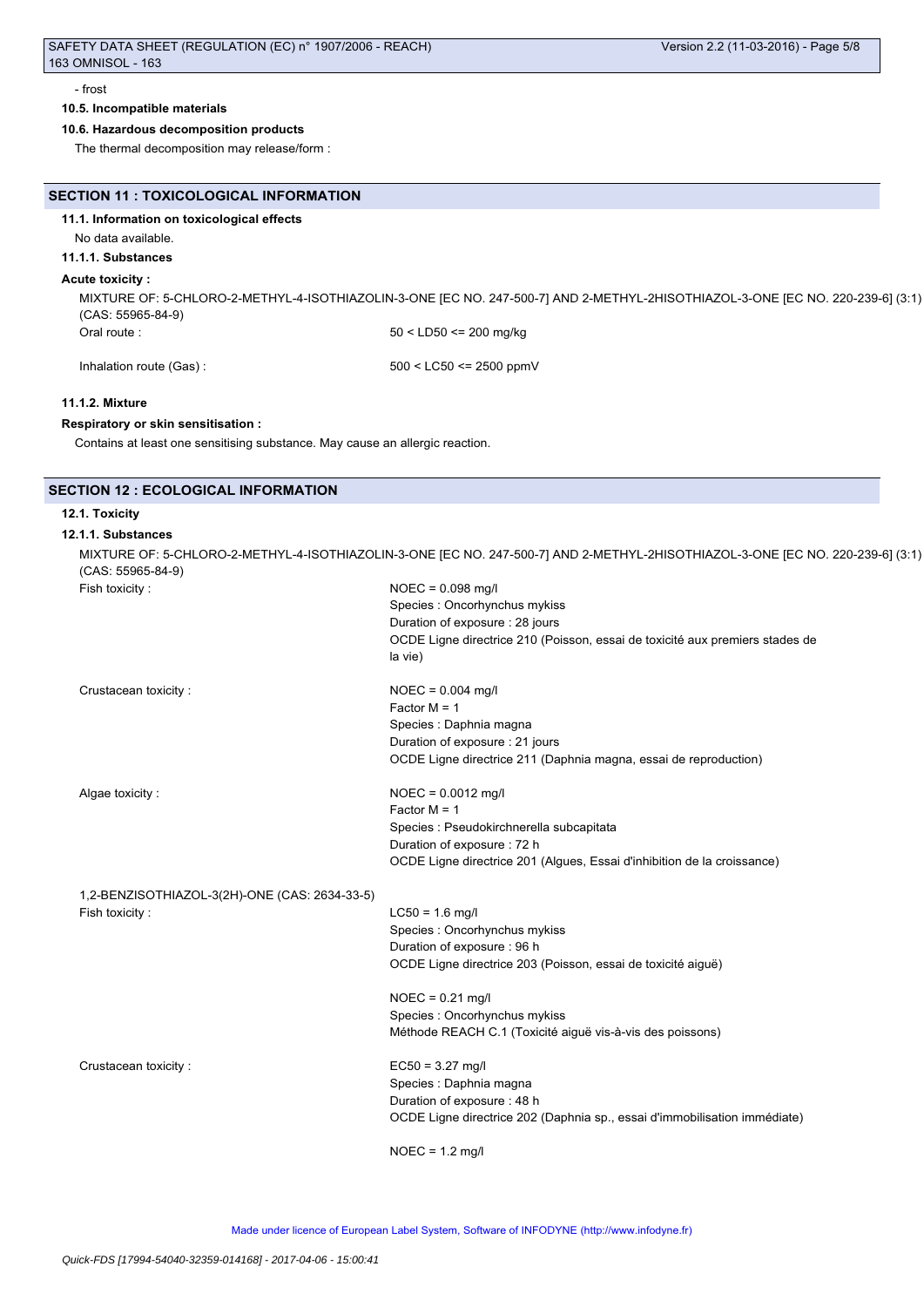Species : Daphnia magna Duration of exposure : 21 jours OCDE Ligne directrice 211 (Daphnia magna, essai de reproduction)

Algae toxicity : ECr50 = 0.11 mg/l Factor M = 1 Species : Selenastrum capricornutum Duration of exposure : 72 h OCDE Ligne directrice 201 (Algues, Essai d'inhibition de la croissance)

> EC10 mg/l Species : Selenastrum capricornutum Duration of exposure : 72 h Autres lignes directrices

### **12.1.2. Mixtures**

No aquatic toxicity data available for the mixture.

# **12.2. Persistence and degradability**

# **12.2.1. Substances**

MIXTURE OF: 5-CHLORO-2-METHYL-4-ISOTHIAZOLIN-3-ONE [EC NO. 247-500-7] AND 2-METHYL-2HISOTHIAZOL-3-ONE [EC NO. 220-239-6] (3:1) (CAS: 55965-84-9) Biodegradability : The Contract of the Rapidly degradable.

1,2-BENZISOTHIAZOL-3(2H)-ONE (CAS: 2634-33-5) Biodegradability : The Contract of the Rapidly degradable.

## **12.3. Bioaccumulative potential**

### **12.3.1. Substances**

MIXTURE OF: 5-CHLORO-2-METHYL-4-ISOTHIAZOLIN-3-ONE [EC NO. 247-500-7] AND 2-METHYL-2HISOTHIAZOL-3-ONE [EC NO. 220-239-6] (3:1) (CAS: 55965-84-9) Octanol/water partition coefficient : log Koe < 3.

|                                                                                       | OCDE Ligne directrice 107 (Coefficient de partage (n-octanol/eau): méthode<br>par agitation en flacon) |
|---------------------------------------------------------------------------------------|--------------------------------------------------------------------------------------------------------|
| Bioaccumulation:                                                                      | $BCF = 3.6$                                                                                            |
| 1,2-BENZISOTHIAZOL-3(2H)-ONE (CAS: 2634-33-5)<br>Octanol/water partition coefficient: | $log Koe = 0.7$<br>OCDE Ligne directrice 117 (Coefficient de partage (n-octanol/eau), méthode<br>HPLC) |
| Bioaccumulation:                                                                      | $BCF = 6.95$<br>OCDE Ligne directrice 305 (Bioconcentration: Essai dynamique chez le<br>poisson)       |

# **12.4. Mobility in soil**

No data available.

# **12.5. Results of PBT and vPvB assessment**

No data available.

### **12.6. Other adverse effects**

No data available.

## **SECTION 13 : DISPOSAL CONSIDERATIONS**

Proper waste management of the mixture and/or its container must be determined in accordance with Directive 2008/98/EC.

### **13.1. Waste treatment methods**

Do not pour into drains or waterways.

## **Waste :**

Waste management is carried out without endangering human health, without harming the environment and, in particular without risk to water, air, soil, plants or animals.

Recycle or dispose of waste in compliance with current legislation, preferably via a certified collector or company.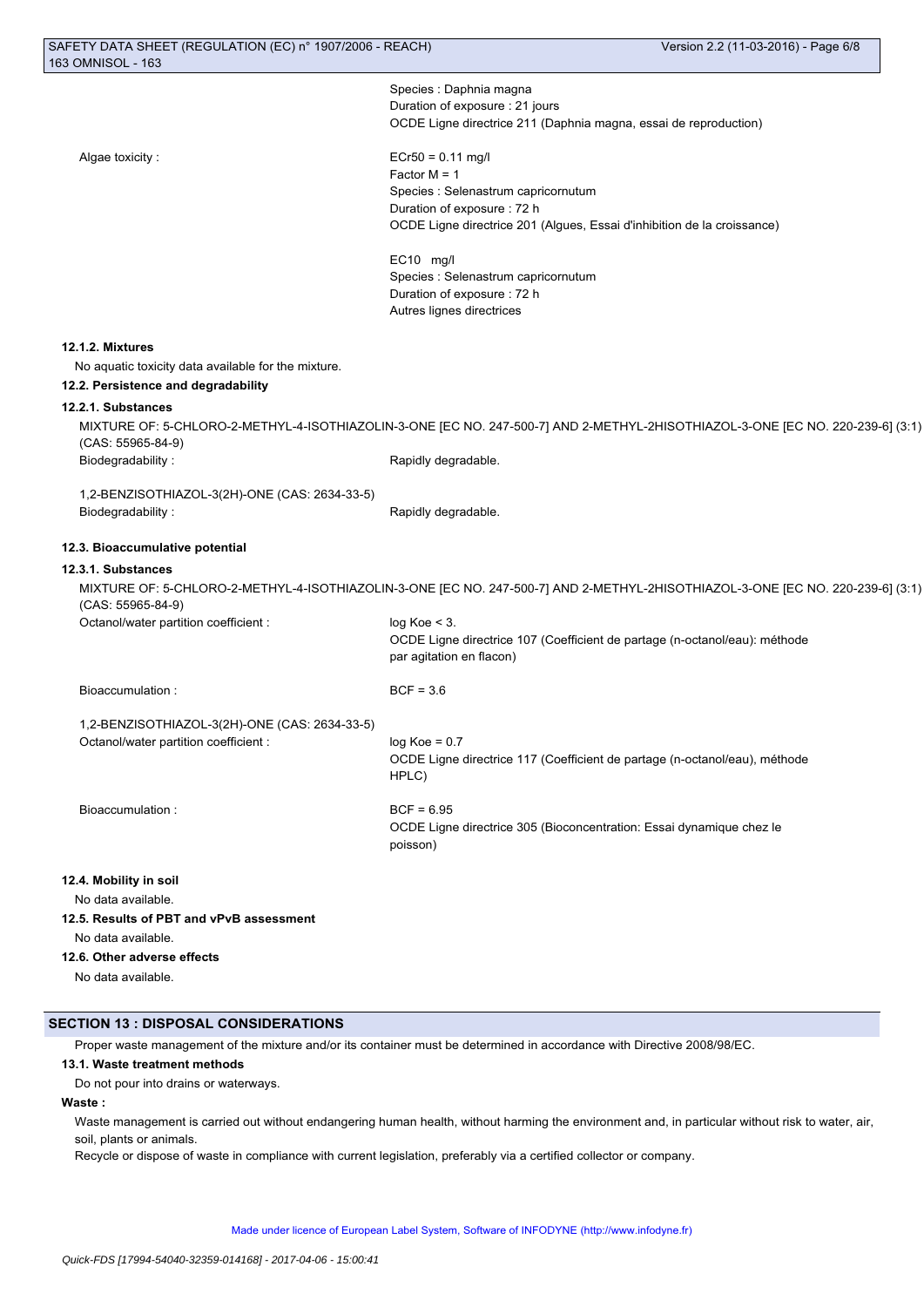Do not contaminate the ground or water with waste, do not dispose of waste into the environment.

### **Soiled packaging :**

Empty container completely. Keep label(s) on container. Give to a certified disposal contractor.

## **SECTION 14 : TRANSPORT INFORMATION**

Exempt from transport classification and labelling.

Transport product in compliance with provisions of the ADR for road, RID for rail, IMDG for sea and ICAO/IATA for air transport (ADR 2015 - IMDG 2014 - ICAO/IATA 2015).

## **SECTION 15 : REGULATORY INFORMATION**

### **15.1. Safety, health and environmental regulations/legislation specific for the substance or mixture**

### **- Classification and labelling information included in section 2:**

- The following regulations have been used:
- EU Regulation No. 1272/2008 amended by EU Regulation No. 487/2013.
- EU Regulation No. 1272/2008 amended by EU Regulation No. 758/2013.
- EU Regulation No. 1272/2008 amended by EU Regulation No. 944/2013.
- EU Regulation No. 1272/2008 amended by EU Regulation No. 605/2014.
- **Container information:**

No data available.

**- Particular provisions :**

No data available.

**- Standardised American system for the identification of hazards presented by the product in view of emergency procedures (NFPA 704) :** NFPA 704, Labelling: Health=0 Inflammability=1 Instability/Reactivity=1 Specific Risk=none



### **15.2. Chemical safety assessment**

No data available.

## **SECTION 16 : OTHER INFORMATION**

Since the user's working conditions are not known by us, the information supplied on this safety data sheet is based on our current level of knowledge and on national and community regulations.

The mixture must not be used for other uses than those specified in section 1 without having first obtained written handling instructions. It is at all times the responsibility of the user to take all necessary measures to comply with legal requirements and local regulations.

The information in this safety data sheet must be regarded as a description of the safety requirements relating to the mixture and not as a guarantee of the properties thereof.

# **Wording of the phrases mentioned in section 3 :**

| H301 | Toxic if swallowed.                                   |
|------|-------------------------------------------------------|
|      |                                                       |
| H302 | Harmful if swallowed.                                 |
| H311 | Toxic in contact with skin.                           |
| H314 | Causes severe skin burns and eye damage.              |
| H315 | Causes skin irritation.                               |
| H317 | May cause an allergic skin reaction.                  |
| H318 | Causes serious eye damage.                            |
| H331 | Toxic if inhaled.                                     |
| H400 | Very toxic to aquatic life.                           |
| H410 | Very toxic to aquatic life with long lasting effects. |
| H411 | Toxic to aquatic life with long lasting effects.      |

### **Abbreviations :**